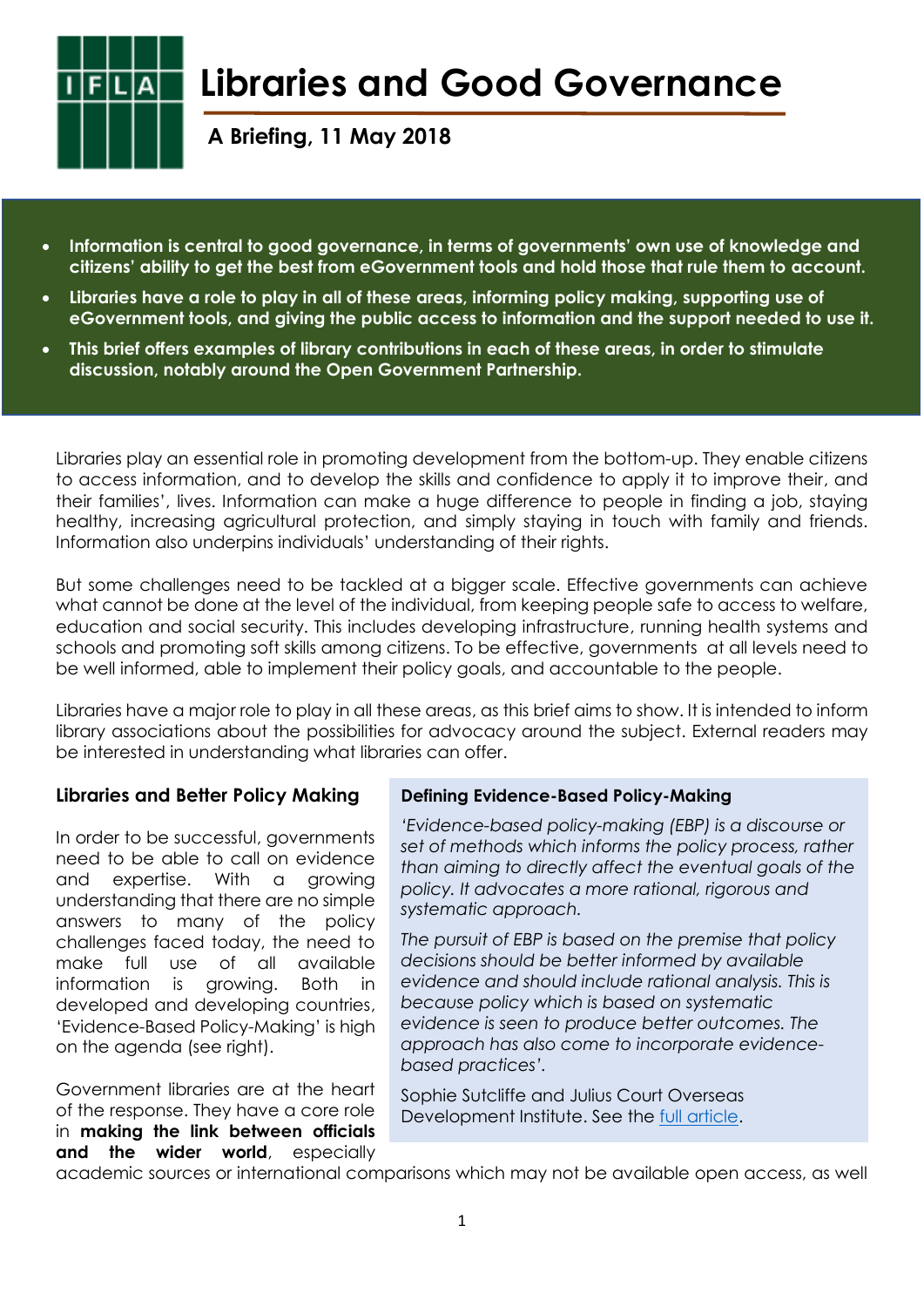

as publications by civil society. With time short for many decision-makers, the work librarians do in summarising and sharing the latest ideas and views is essential.

**Supporting government libraries and ensuring that they are properly integrated into the work of ministries will make a contribute towards better informed policy-making**. This in turn should lead to better government.

#### **IFLA Statement on Government Provision of Public Legal Information in the Digital Age**

This statement sets out a number of recommendations to governments as concerns how they manage – and give access to – laws, regulations and other legal information*:*

- *Ensure that all public legal information produced in digital format is available to the public on an equitable, no-fee basis.*
- *Protect official publications of law in a digital format through authentication using technological measures, in order to ensure that the content is trustworthy, and make this clear to people.*
- *Incorporate technology-based authentication measures as part of the creation of online sources of public legal information rather than adding such technology later. Especially in the case of developing countries, addressing this concern from the start will save time and money in the long run.*
- *Develop and implement effective policies and programmes for the preservation of trustworthy legal materials in digital format, in partnership, as appropriate, with libraries, archives, or other memory institutions. When adopting new technologies to make legal information available digitally, ensure that these are built in such a way as to facilitate preservation for longterm public accessibility.*
- *Make preserved materials permanently accessible to the public without charge.*
- *Incorporate strategies for providing online access to public legal information into national development plans to implement the UN 2030 Agenda.*

#### *See the [full statement](https://www.ifla.org/publications/node/11064)*

## **Libraries and eGovernment**

eGovernment – the use of digital tools to provide government services – brings many potential benefits, from more money to spend on public services to greater flexibility and convenience for users. However, it also relies on all users having access to a computer, smartphone or similar device, and the confidence to use it.

Unfortunately, this is not always the case. Frequently, it will be those most in need of public services who will struggle most to benefit. The challenge will only grow as governments move from 'digital-first' to 'digital-only' services, with no opportunities to phone or visit offices.

Ever since eGovernment emerged, libraries providing Internet access have taken on a key support role. **Those who do not have home access, or who do not feel comfortable filling in forms alone, come to the library**, where there is the potential of support on hand. In many cases, libraries organise drop-in clinics and other initiative to ensure that eGovernment does not leave people behind.

As well as services, libraries can also help people – especially marginalised groups – **access information about the laws that protect them**, for example regarding migration or worker protection. Law clinics in libraries – such as in th[e US](http://publiclibrariesonline.org/2018/03/lawyers-in-the-library/) and [Lithuania](https://sisterlibrariesnaple.wordpress.com/2018/03/27/the-law-clinic-of-klaipedas-i-simonaityte-library-lithuania/) – or even those simply helping people write administrative letters, as in [France,](https://bibliotheques.paris.fr/Default/ecrivain-public.aspx) can help.

Of course to achieve this, as set out in

IFLA's Statement on Government Provision of Public Legal Information (see box), people must be able to **access the laws that govern them for free**, and be sure that the text they are reading online **is authentic** (i.e. has not been hacked or changed).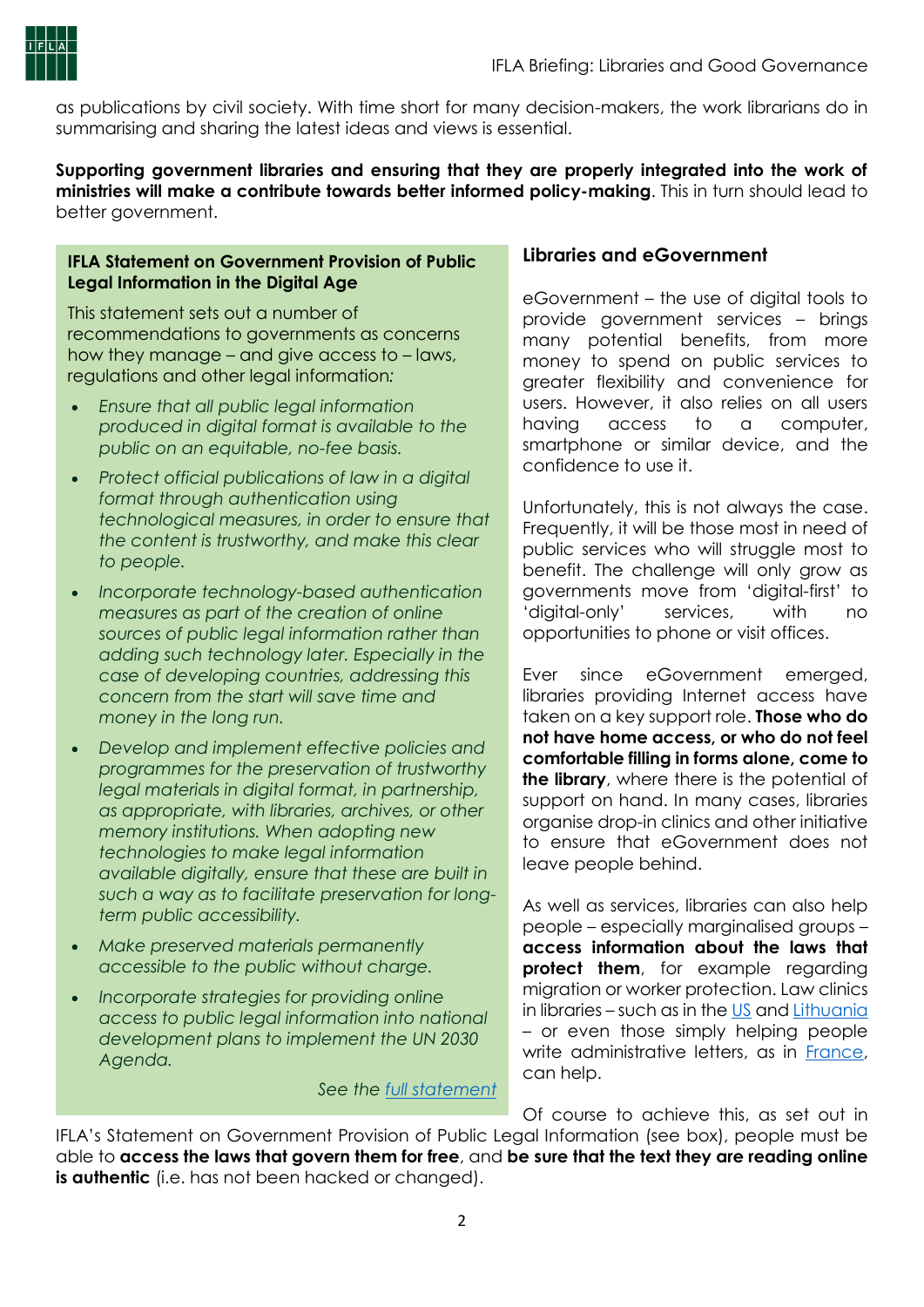

**Libraries Supporting Freedom of Information**

In **Senegal**, many libraries have public information corners, where it is possible for users to engage with information from the government, and in **California** librarians are [being](https://statescoop.com/how-public-libraries-are-becoming-the-place-where-citizens-can-turn-to-for-government-data)  [trained](https://statescoop.com/how-public-libraries-are-becoming-the-place-where-citizens-can-turn-to-for-government-data) to support freedom of information requests.

In **Mexico**, the role of libraries in helping people realise the right of access to public information is [recognised in law.](http://www.dof.gob.mx/avisos/2493/SG_090516/SG_090516.html) In **Colombia**, libraries are not only serving as collection points for air quality data, but are also [teaching people data](http://blog.techsoup.org/posts/how-nonprofits-and-libraries-can-use-open-data-to-lead-to-cleaner-air?utm_campaign=By%20The%20Cup&utm_source=hs_email&utm_medium=email&utm_content=62606857&_hsenc=p2ANqtz-9tch_2i9MSJo8ffoAb-X75FBN02XCB4MPvekD-NXVbgglCyojzicRoXNVfAbI84rgGxxOw02yU9vLdw2q01PvvmJxong&_hsmi=62606857)  [literacy skills](http://blog.techsoup.org/posts/how-nonprofits-and-libraries-can-use-open-data-to-lead-to-cleaner-air?utm_campaign=By%20The%20Cup&utm_source=hs_email&utm_medium=email&utm_content=62606857&_hsenc=p2ANqtz-9tch_2i9MSJo8ffoAb-X75FBN02XCB4MPvekD-NXVbgglCyojzicRoXNVfAbI84rgGxxOw02yU9vLdw2q01PvvmJxong&_hsmi=62606857) in order to be able to understand this, and use it to push for measures against pollution.

### **Libraries and Accountability**

Libraries provide access to all sorts of information, but have a particular role when it comes to information about government. This is essential if citizens are to be able to hold governments to account for things they have (or haven't) done. Information about budgets, decisionmaking, and the people who have met and shaped policies, is essential if governments are to respect the desires – and interests – of those they rule. See the inset box for more.

In order to ensure that governments cannot escape responsibility for their past actions, it is **essential that documents and information are preserved**. In its statement on Government Provision of Public Legal Information (see above), IFLA also highlighted the need for effective digital preservation strategies. Without this, it is not possible to go back and confirm what was said or promised previously, and so hold leaders to account. **Law libraries**, and **government information libraries** have a particularly strong role in this regard.

Librarians and library associations can play an important role upstream in **supporting the development of structured, user-friendly portals for government documents and data**. This is essential if we are to expect normal people to engage with information governments make available.

It is worth noting the specific case of **parliamentary libraries**. These play an essential role in supporting elected representatives in reviewing draft legislation and holding governments to account. Given that many members of parliament will not have the time or resources to understand all the issues they are faced with in detail, parliamentary libraries can provide them with valuable summaries, research and briefings. This allows them to ask questions, check on governments' claims, propose amendments to legislation and offer alternatives.

## **The Open Government Partnership (OGP)**

This initiative, launched in 2011, brings together [75](https://www.opengovpartnership.org/open-government-declaration)  [governments](https://www.opengovpartnership.org/open-government-declaration) which have **committed to promoting transparency, accountability and citizen engagement**. Potential members have to sign up to the [Open Government Declaration,](https://www.opengovpartnership.org/open-government-declaration) and then enter a cycle of developing **National Action Plans**, undergoing review, and updating plans. The goal is to build a political momentum in favour of openness, and to encourage peer learning and pressure. Through an annual summit, this work is brought together.

National Action Plans work over a two year cycle, and should be the result of cooperation ('co-

#### **The Goals of the Open Government Partnership**

- *Increase the availability of information about governmental activities*
- *Support civic participation*
- *Implement the highest standards of professional integrity throughout our administrations*
- *Increase access to new technologies for openness and accountability*